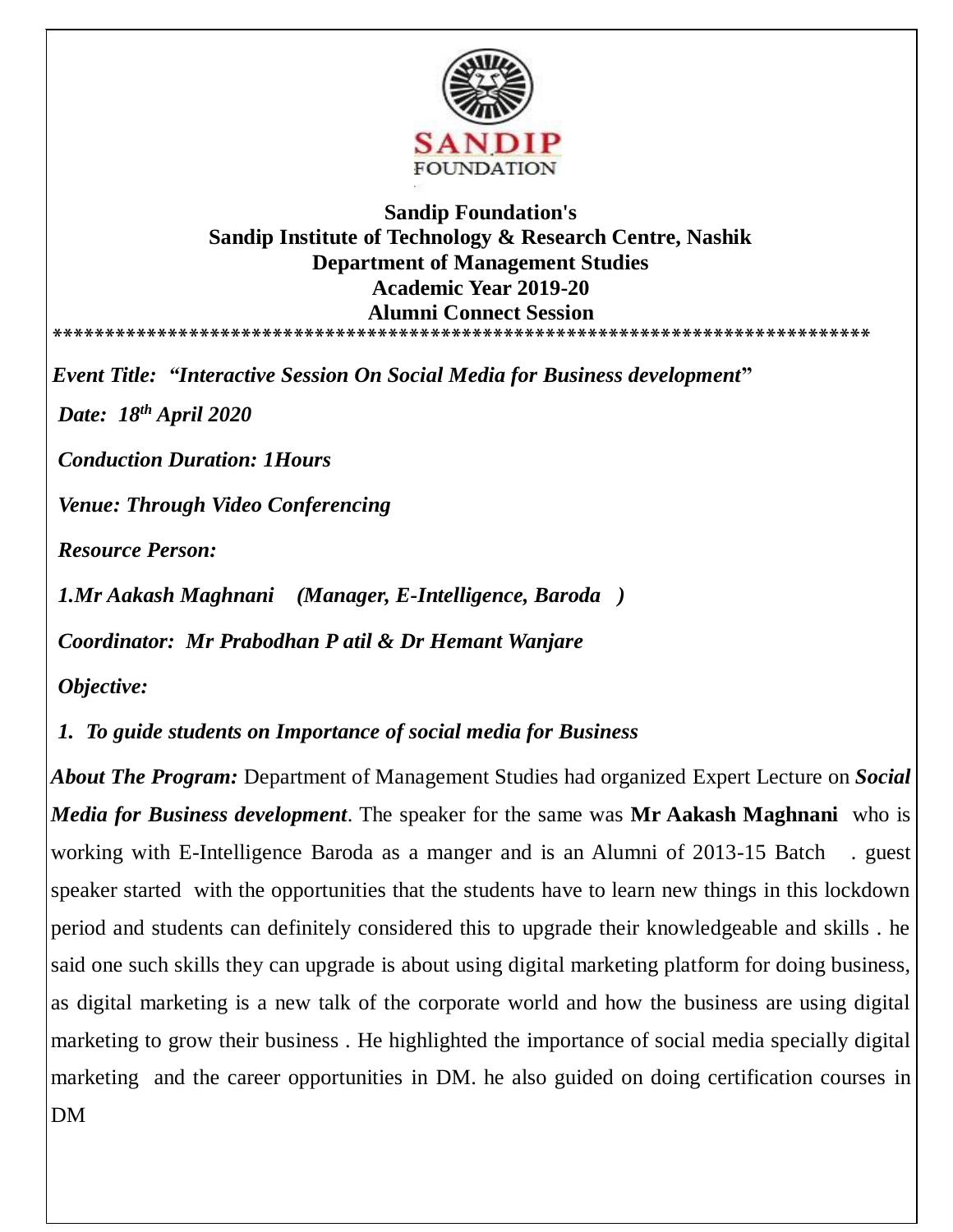## *Outcome:*

## *1. Students understood the importance of social Media in business*

## $Photograph:$